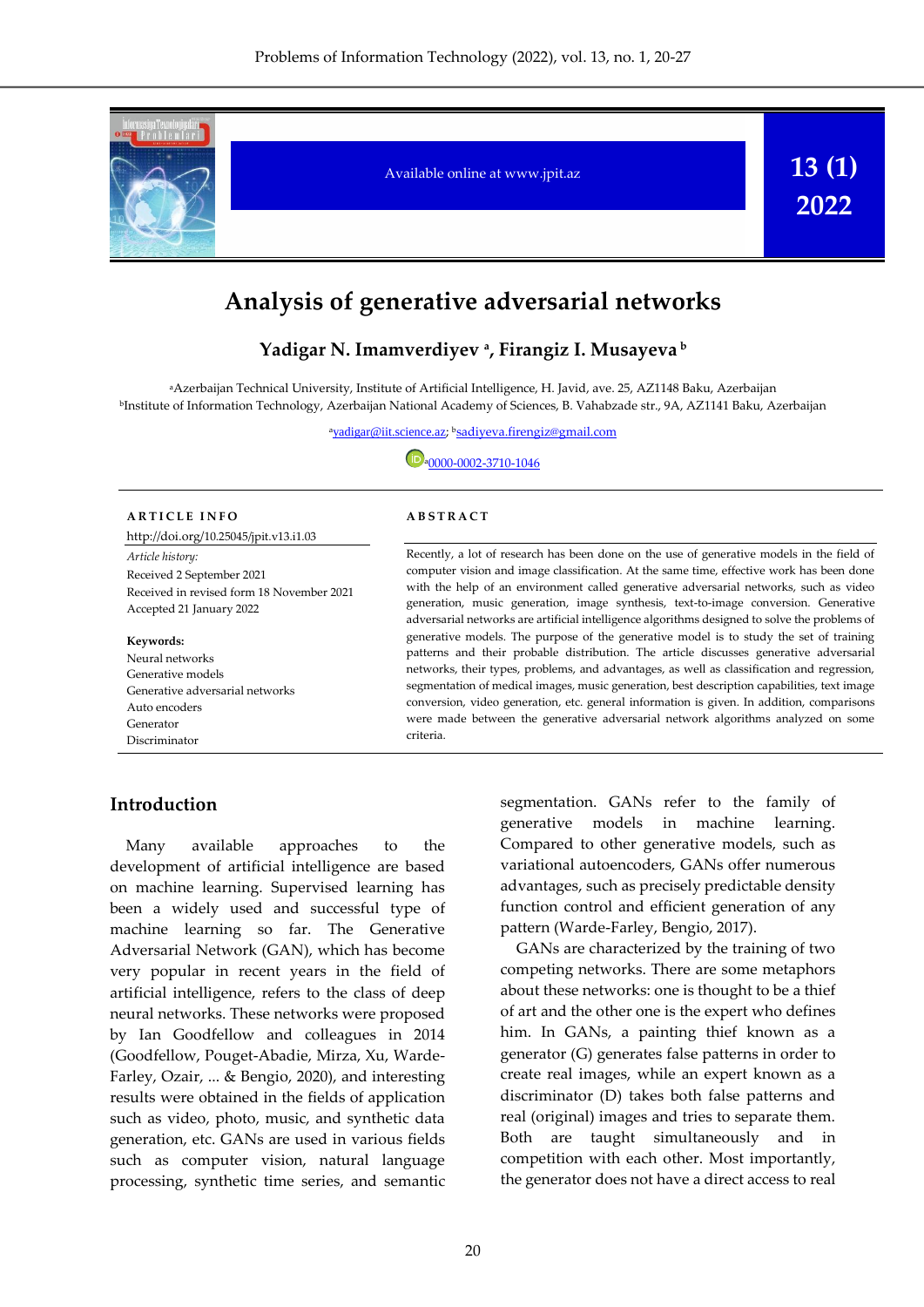images. The discriminator has access to both false patterns and patterns taken from a collection of real images. Via the discriminator, the same error signal is used to allow the generator to generate better quality and more realistic false patterns (Goodfellow, Pouget-Abadie, Mirza, Xu, Warde-Farley, Ozair, ... & Bengio, 2020).

This paper highlights the theoretical foundations and structure of generative competing networks, and comparatively analyzes their problems, advantages, learning algorithms, and studies their applications in many fields.

## **1. GAN theory**

Since the first application of GANs, several interesting studies have been conducted for pattern generation and for its application to various fields. In general, generative models are grouped into two categories: Restricted Boltzmann Machine (RBM), Naive Bayes Model (NBM), and machine learning-based traditional generative models as the Hidden Markov Model (HMM) (Donahue, Kr¨ ahenb¨uhl and Darrell, 2016). Another is a training model consisting of Variational AutoEncoder (VAE), GANs and derivative models. GAN is a generative model generating target data using hidden variables. Significantly, game training is conducted between the generator and the discriminator in the model, and the target variables, which consist of the distribution of real data, are generated by random variables. Compared to traditional machine learning algorithms, the model includes more functional and more application scenario. They often perform better results in big data sets, such as ImageNet CIFAR. The development process of GANs can be explained in three phases. The first phase is the period from the creation of GAN models in 2014-2015 to the development of the Deep Convolutional Generative Adversarial Networks (DCGAN) model, the second phase covers the period from the application of the DCGAN model to the development of the Wasserstein GAN (WGAN) model in 2015-2017. Finally, the third phase is considered to be the period after the development of the WGAN model from 2017 to the present. The DCGAN and WGAN models constitute the basis of each stage. Compared to

previous GANs, DCGAN can be applied more easily and eliminates the mode violation problem. The emergence of WGAN has become important for GAN models. This model is capable to generate the patterns with the highest quality. Various GAN models appeared according to different requirements of each of the different patterns and scenarios. Moreover, better results have been achieved in fields as medicine and security. BigGAN generated the images with high accuracy and low quality for the first time. StyleGAN developed completely differently in the field of GAN and achieved better performance in the human face image generation. In addition, this model also provides the generation of other high-quality images. The usage of algorithms such as AgecGAN is more appropriate for face recognition (Dumoulin, Belghazi, Poole, Mastropietro, Lamb, Arjovsky, & Courville, 2016, Creswell, White, Dumoulin, Arulkumaran, Sengupta, & Bharath, 2018).

#### *2.1. The structure of GAN*

The idea of generative adversarial networks is very simple: two neural networks (generator and discriminator) are taken and in the process of training they "compete" with each other, i.e., the generator builds a statistical model of data and accordingly creates realistic objects, while the discriminator determines whether they are real or false (Figure 1).



**Figure 1.** The scheme of Generative Adversarial

The generator generates the data by distributing real data using random noise. The discriminator distinguishes between real data and false data. Based on this, a two-player game is implemented for the GAN model. Game training is used to optimize the weight parameters between the two networks by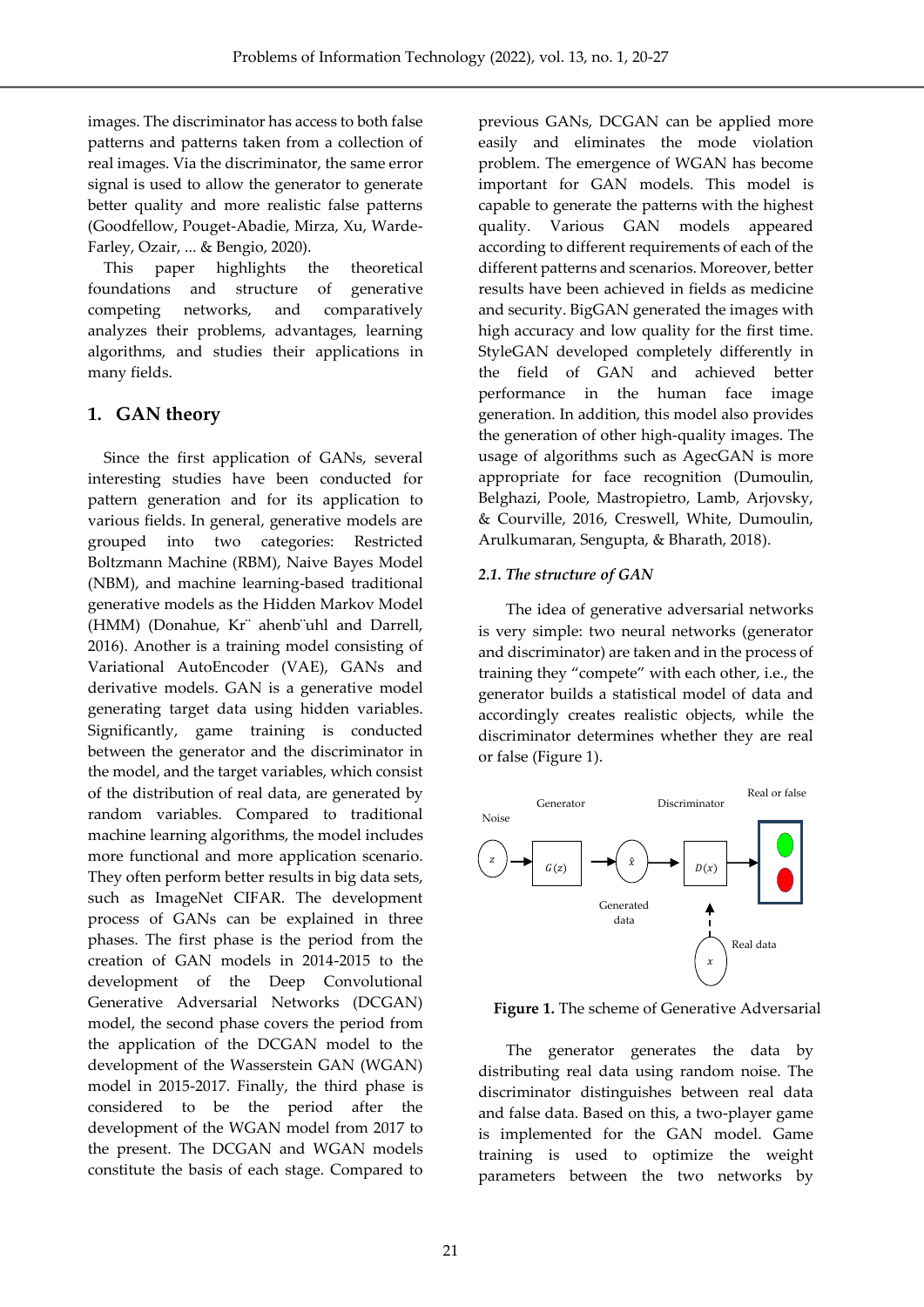developing the model's generalization ability. Consequently, the distribution of false data generated by the generator is adapted to the distribution of real data. The balanced state of the model is the situation in which the discriminator cannot distinguish false data from real ones. False patterns are generated by the generator  $G(z)$  in the GAN architecture presented above (Figure 1.). The discriminator accepts two types of input data (real and false data) and determines whether they are real or not. GAN loss function is based on a min-max game of two players in a network competing with each other in a zero-sum game environment. The discriminator has to separate the data from the generator from the real data and optimize the weights of the network model with a rollback algorithm. Input parameters of the discriminator are  $x$  and  $\theta(D)$ , and the loss function is as follows ( Yang, Yan, Zhang, Yu, Shi, Mou, & Wang, 2018).

$$
V(D, \theta^{(D)}) = -E_{x \sim p_T(x)}[logD(x)] - E_{z \sim p_g(z)}[log(1 - D(G(z)))]
$$
\n(1)

where,  $p_r(x)$  is a distribution of real data,  $p_g(z)$  is a distribution of input noise (mainly, a Gaussian random distribution is considered),  $D(x)$  is a discriminator function  $G(z)$  is a generator function. The loss function of the generator is demonstrated in formula (2).

$$
V(G, \theta^{(G)}) = -E_{z \sim p_g}[-\log D(G(z)))].
$$
 (2)

The word "adversary" symbolizes the competition between these two networks because the goals of these networks are contradictory, and their relationship can be described as an antagonistic game. The generator and the discriminator "compete" with each other in the following min-max game:

$$
\min_{G} \max_{D} V(G, D) = \mathbb{E}_{x \sim p_T(x)} \left[ \log D(x) \right] +
$$
  

$$
\mathbb{E}_{z \sim p_g(z)} \left[ \log(1 - D(G(z))) \right].
$$
 (3)

The discriminator tries to bring the probability of  $D(G(z))$  closer to 0, that is, this tries to maximize  $(1 - D(G(z)))$ . Correspondingly, the Generator tries to bring  $D(G(z))$  closer to 1 so that the discriminator makes a mistake and accepts the generated data as a real (formula (3)). That is, the generator tries to minimize  $(1 - D(G(z)))$ . In a

competitive collaborative learning process, the system may reach Nash equilibrium, in which the differentiation of network-generated data from natural data is possible. The min-max game has only solution way in the space of arbitrary G and D functions.  $p_r(x) = p_g(z)$ ,  $\forall x$  restores the distribution of training data and  $D = 1/2$  for any x.

During GAN training, the generator and the discriminator are taught in turn (first the D discriminator, then the G generator). When one of the networks is trained, another remains constant. Theoretically, in order to obtain the most appropriate solution in  $V(G, D)$ , the discriminator must first be trained k times and then the generator must be trained once. However, in practice  $k = 1$  is taken. In order to get the maximum value of  $V(G, D)$  the following  $D^*(x)$  is obtained after its derivative.

$$
D^*(x) = \frac{p_r(x)}{p_r(x) + p_g(x)}.
$$
 (4)

Kullback–Leibler divergence between probability distribution  $p_r(x)$  and  $p_g(z)$  can be achieved by applying the above objective function. This can superiorly explain the training of the model (Lucic, Kurach, Michalski, Gelly, & Bousquet, 2017, Alguliyev, Abdullayeva, & Ojagverdiyeva, 2020).

#### *2.2. Problems of GAN*

GAN have several shortcomings. Mainly, training these networks is problematic and unstable process, as it is necessary to train both of them and to balance their recognition accuracy.

1) Mode collapse (generator gives the same object at any input values) is the lack of generally accepted approaches to assessing the effectiveness of GAN. When a generator generates similar data, it is called a partial collapse, and in the worst case, if only one data is generated, it is called a complete collapse. For balancing the distribution of real and false massgenerated data by the discriminator, the variety of the generator can be increased by using practical tricks or several GAN involving different probability distribution modes (Bang, & Shim, 2018, July, Che, Li, Jacob, Bengio, & Li, 2016, Metz, Poole, Pfau, & Sohl-Dickstein, 2016).

2) Training saddle points. The Hessian loss function in GRS is endless. Therefore, the optimal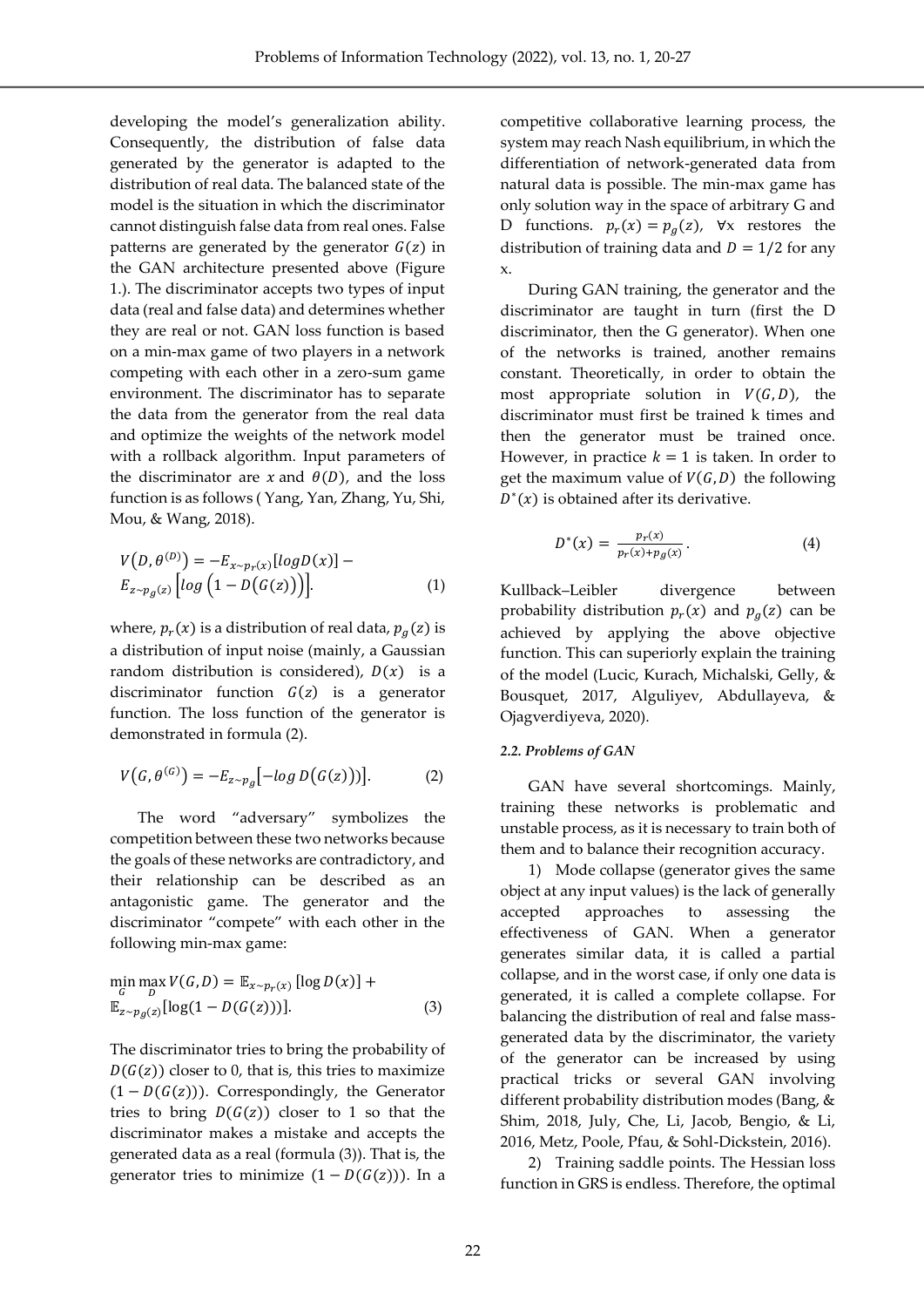solution is to find a saddle point, rather than a minimum point. In deep learning, most optimizers depend only on the primary derivation of the loss function. The approach to the saddle point is accepted as a good commencement for GAN (Arjovsky, & Bottou, 2017).

3) Evaluation of generative models. "How can the reliability of data generated by generative models be measured?", "Should probability assessment be used?", and other questions are not only for GAN, but for probability models in general. In (Theis, Oord, & Bethge, 2015), The GAN is evaluated by different metrics. The ways to get different conclusions about the quality of generated data are presented.

Offering various practical and theoretical solutions to solve these problems is significant. One of the main problems of GAN is to measure and minimize the distance between the probability distributions  $p_r$  and  $p_q$ . When the generator remains constant, the cross-entropy of discriminator training is minimized. In the structure of the above-mentioned GAN, the following formula can be obtained from formulas (4) and (3).

$$
V(D, \theta^{(G)}) = KL(p_r||\frac{p_r + p_g}{2}) + KL(p_g||\frac{p_r + p_g}{2}) - 2log2.
$$
 (5)

Thus, the main problem of GAN today is the selection of the distance function.

The generative model is built to approximate data distribution. Assume that  $x \sim p_{data}(x)$  and the finite dataset from this distribution  $X =$  ${x|x \sim p_r(x)}$ ,  $|X| = n$  is given. We should create such a model so that  $p_{model}(x, \theta) \sim p_r(x)$ . The generative model can be used to generate new data similar to existing ones. For instance, a generative model can be used to construct a common distribution of objects and classes, and then by the use of Bayesian formula, we can find the probability that an object refers to a class.

## **2. Models of Generative Adversarial Network**

Researchers distinguish different forms according to the type of neural network used in the GAN architecture:

- **A. Vanilla GAN** is the first proposed GAN architecture. Both the discriminator and the generator are multilayer propagation networks (e.g., multilayer perceptron). This architecture is used for MNIST (Modified National Institute of Standards and Technology database), CIFAR (Canadian Institute for Advanced Research), and Toronto dataset. In practice, a missing gradient problem may arise in the optimization of the generator, and for the training of G the maximum value of the expression  $D(G(z))$  should be found.
- **B. Deep Convolutional GAN**  multilayer convolution networks are used and applied to image synthesis. This environment consists of two networks: a convolutional neural network (CNN) called a network generator, and a de-CNN called a discriminator. The shortcoming is the training process of the model being very long. Restrictions of CNN architecture include (Salimans, Goodfellow, Zaremba, Cheung, Radford, & Chen, 2016).
	- Deletes all levels of pooling layers with step convolutions.
	- Bolsman machines are used for G and D.
	- ReLU (Rectified Linear Unit) and leaky-ReLU are used in generator and discriminator networks, respectively.
- **C. Conditional GAN (CGAN***)* this generator receives hidden noise vector  $c$  (class attribute, text, or image) and  $z$  as input. Thus,  $G(z/c)$  is the generation of real-like patterns. The generator and the discriminator can generate the distribution of a dataset by specifying a specific class. The loss function of conventional GAN is shown below.

$$
L_{CGAN} = -E_{x \sim p_r(x)} \left[ log D \left( \frac{x}{c} \right) \right] -
$$
  
\n
$$
E_{z \sim p_z(z)} \left[ log \left( 1 - D(G(z/c)) \right) \right].
$$
 (6)

where,  $p_z(z)$  is a noise and c is the conventional data generator, real x and the conditional c data are the inputs of the discriminator (Mirza, & Osindero, 2014, Isola, Zhu, Zhou, & Efros, 2017, Odena, Olah, & Shlens, 2017, July).

**D. CycleGAN** – is the most advanced GAN for image generation. These networks do not require binary datasets for passage between domains, as it is very difficult to obtain such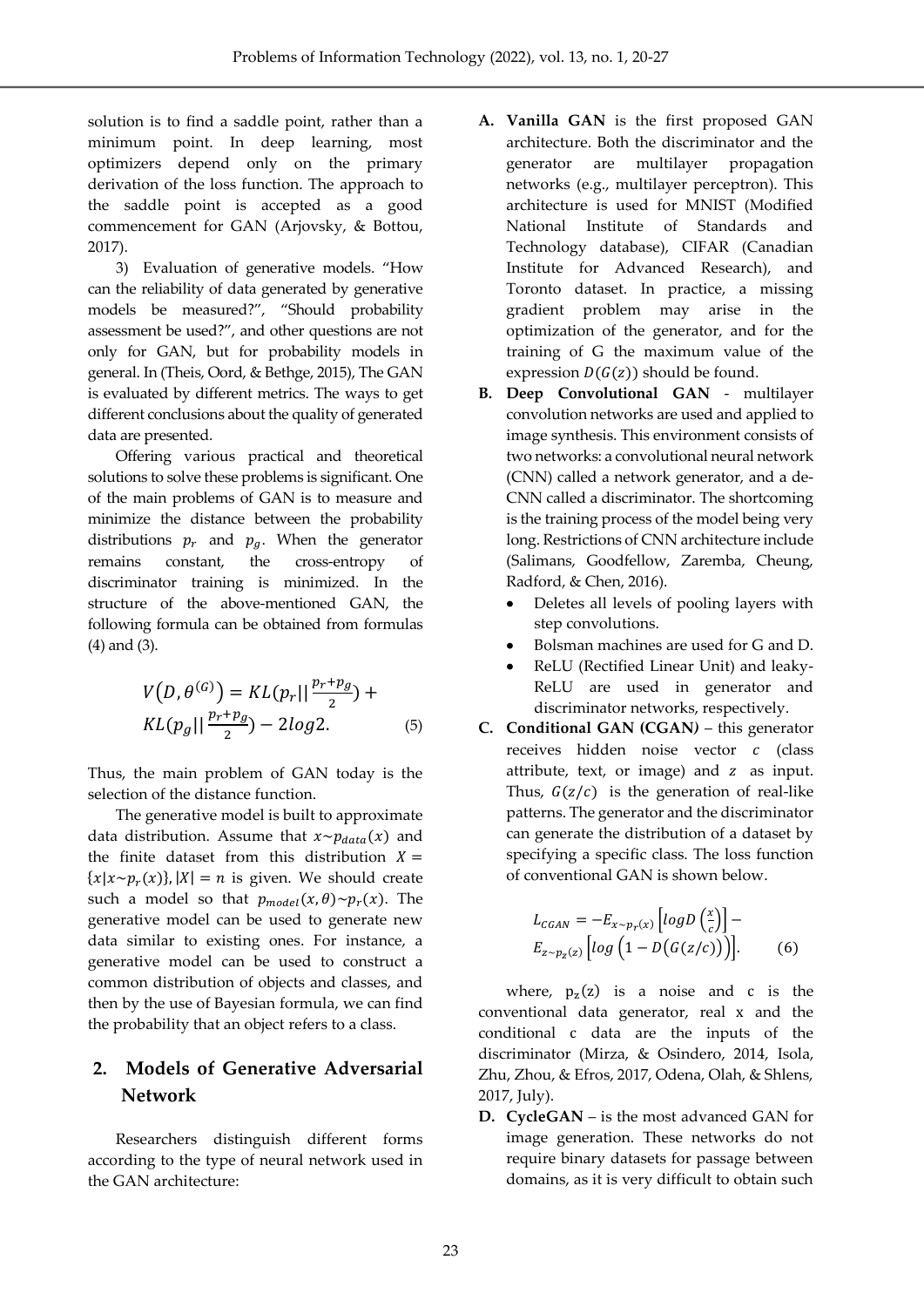data. However, periodic networks should be trained with data from two different X and Y domains (for instance, X - horses, Y - zebras). The "sequential loss of time" mechanism is used to restrict the transition from one domain to another (Yeh, Chen, Yian Lim, Schwing, Hasegawa-Johnson, & Do, 2017).

- **E. Wasserstein GAN** loss function is modified by including Wasserstein distance. Consequently, the loss function of the Wasserstein network is related to image quality. In addition, learning sustainability improves and it does not depend on architecture (Arjovsky, Chintala, & Bottou, 2017, July).
- **F. Progressive GAN (ProGAN)** created on the basis of a developed Wasserstein network, and new layers are gradually added during training. Each of these layers increases the resolution of the images for both the discriminator and the generator. The generation of high qualified images is a big challenge. The larger the image, the easier it is for the network to make mistakes, because it should learn to create more complex and sensible details. In the ProGAN network, first small-scale layers are studied, then the model focuses on cleaning large-scale structures (Karras, Aila, Laine, & Lehtinen, 2017).
- **G. StyleGAN** is used as a style-based generative model to solve the distortion problem of specific features of ProGAN during image generation. StyleGAN reconstruct the architecture of the generator network, allows properly to manage image synthesis by making small-scale changes to styles that compromise quality. StyleGAN is a GAN able to generate very high-resolution images (for instance, size 1024 \* 1024). The idea is to build a stack of layers. The initial layers generate low-dimensional images (starting at 2 \* 2) and the subsequent layers gradually increase in size (Karras, Laine, & Aila, 2019).

Various architectures of GAN have been offered for video (MocoGAN, Pose-GAN, VGAN), description (CycleGAN, DiscoGAN, PAN, Pix2pix), music generation (C-RNN-GAN, ORGAN, SeqGAN), text-to-image (StackGAN, TAC-GAN), and so on (Chen, Duan, Houthooft, Schulman, Sutskever, & Abbeel, 2016, December, Wang, Z., She, & Ward, 2021, Hitawala, 2018).

Numerous different generative models are available, and in fact, GAN is not the first generative model. The main alternatives to GAN are variation autoencoder, autoregressive models, flow models and hybrid models. Each of them has similarities and differences, advantages and disadvantages compared to GAN (Nowozin, Cseke, & Tomioka, 2016, December).

## **3. Application of GAN training algorithms**

GAN model is a very effective generative model for creating real patterns after learning some data. These advantages provide the application of GANs in various fields of Computer Vision (CV) and Artificial Intelligence (AI). Here, we discuss various GAN applications in different fields such as image, sound, and vide.

#### *3.1. Classification and regression*

In recent years, training with convolutional neural networks (CNN) has been widely used in computer vision applications, and less attention has been paid to unsupervised learning with CNN. In (Radford, Metz, & Chintala, 2015), CNN class called DCGAN with certain architectural limitations is presented and considered to be a strong candidate for unsupervised learning. The hierarchy of images from small parts of the object to large scenes is taught in both the generator and the discriminator of a pair of deeply convolutional adversarial networks trained on a different descriptive dataset. In addition, learned attributes are used for new challenges.

#### *3.2. Segmentation of medical images*

In (Xue, Xu, Zhang, Long, & Huang, 2018), an innovative adversarial neural network called SegAN for segmentation of medical images derived from classical GAN is proposed. Since dense, pixel-level classification is required for the segmentation of an image, a single real or false output, the classic GRS discriminator may be ineffective in providing stable and sufficient feedback to networks. Alternatively, a fully convolutional neural network is used as a generator to generate segmentation class attribute dependencies, and a new competitor network with a multi-scale loss function L1 is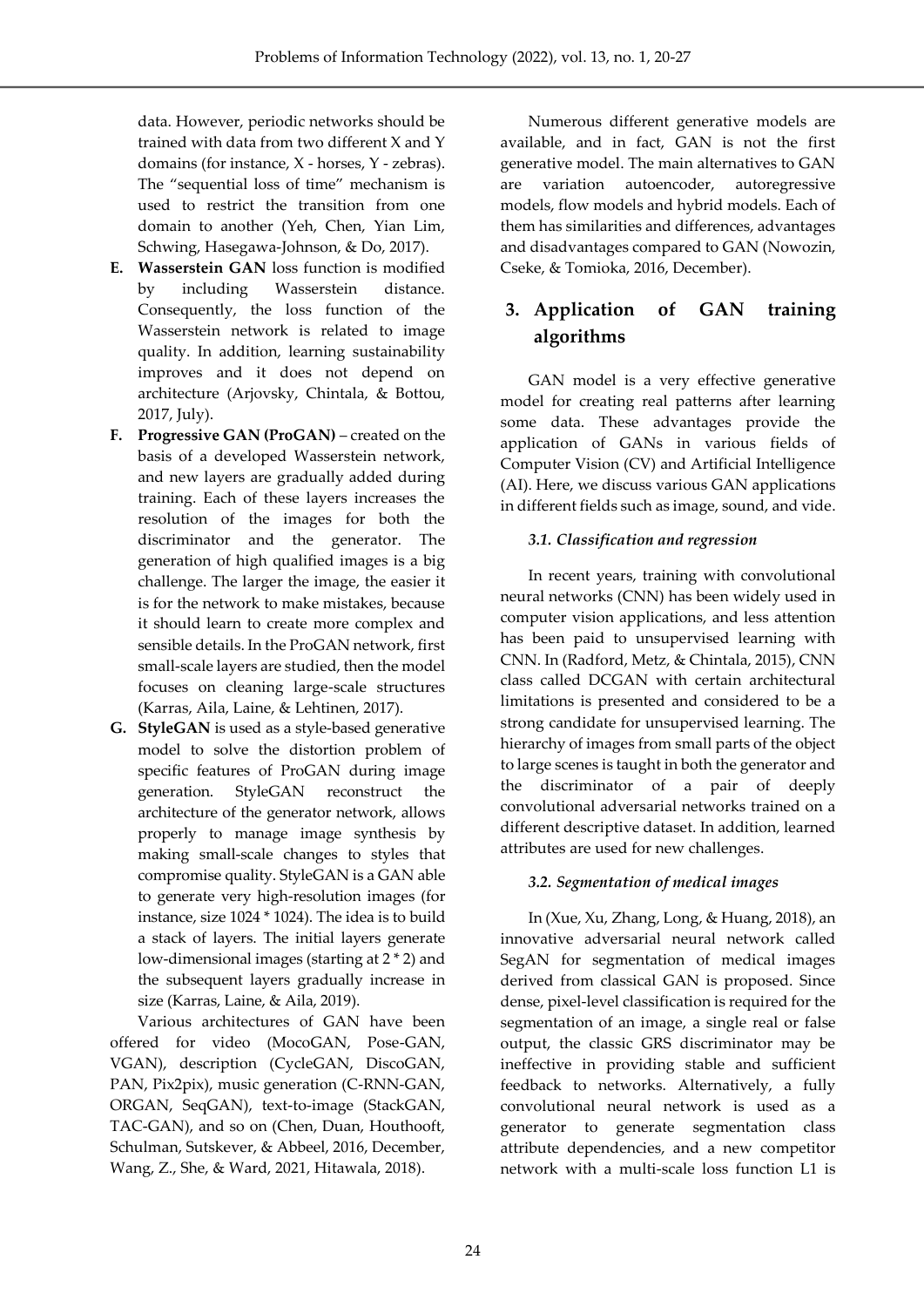proposed to force the discriminator and generator to learn both global and local features. In the SegAN environment, generator and discriminator networks are trained alternately in the min-max game: The discriminator takes a pair of images as input (original image- predicted class mark dependence, original image - basic real class mark dependence) and then trains by maximally multiplying the multivariate loss function; The segmenter is prepared only with gradients passed by the discriminator to minimize the multidimensional function. Such a SegAN environment is more efficient and sustainable for segmentation, which provides better performance than the most modern U-net segmentation method.

#### *3.3. Music generation*

Existing contemporary approaches to motion recognition are based more on Recurrent Neural Networks (RNN). In (Mao, Li, Xie, Lau, Wang, & Paul Smolley, 2017), CNN-based environment for classifying and determining movement is proposed. The validation set of NTU RGB + D database with a simple 7-layer network performs 89.3% accuracy. A network is developed to produce classified temporal segment patterns within the same network to identify motion in uncut videos. Consequently, the 93.7% map is obtained exceeding the base level in the PKU-MMD database by a large margin.

#### *3.4. Super Resolution*

(Ledig, Theis, Huszár, Caballero, Cunningham, Acosta, ... & Shi, 2017) proposes a generative adversarial network SRGAN for Super-Resolution (SR). To achieve this, a perception loss function consisting of a mutual loss and a loss of content is proposed.

Generative adversarial networks are strong generative models, but they have instability problem in training. The proposed Wasserstein GAN moves towards a stable training of GANs, but it can still generate only weak patterns. The proposed method in (Gulrajani, Ahmed, Arjovsky, Dumoulin, & Courville, 2017) outweighs the standard WGAN and enables numerous GAN architectures to be trained sequentially without any hyperparameters; including the 101-layer ResNets model.

#### *3.5. Transformation of text into image*

Synthesis of high-quality images from text images is a difficult problem for computer vision and requires many applications. Patterns created by existing text-image approaches may represent the meaning of the given descriptions approximately, but do not contain the necessary details and parts of a living object. (Zhang, Xu, Li, Zhang, Wang, Huang, & Metaxas, 2018) proposes GAN (StackGAN) collected to create real images of 256x256 pixels based on text-image. Stage-I GAN draws the primitive shape and colors of an object based on a given text image, and Stage-I produces low-quality images. Stage-I can eliminate defects in the results and add different details. The Conditioning Augmentation method is presented to develop the diversity of synthesized images and to stabilize conditional GAN training.

#### *3.6. Video generation*

The video signals can be groupped into two parts according to their content and action. While the content indicates the objects existing in the video, the action determines their dynamics. Based on this, GAN (MoCoGAN) environment consisting of motion and content parts is proposed for video generation (Tulyakov, Liu, Yang, & Kautz, 2018). The proposed environment generates a new video by adapting random vectors to the video environment. Each random vector consists of a content and a motion part. While the content remains constant, the motion part performs as a stochastic process. Experimental results on several data sets by qualitative and quantitative comparisons with the latest approaches evaluate the effectiveness of the proposed environment. Moreover, we observe that MoCoGAN can generate videos with the same content but different motion, as well as videos with different content and the same motion.

#### *3.7. Transformation of face patterns*

Synthetic aging of the human face was performed using the Age-cGAN method. Contrary to the GANs in the transformation of facial features, the features of a person's original aged face are preserved here. So, a new approach is proposed to optimize the identification of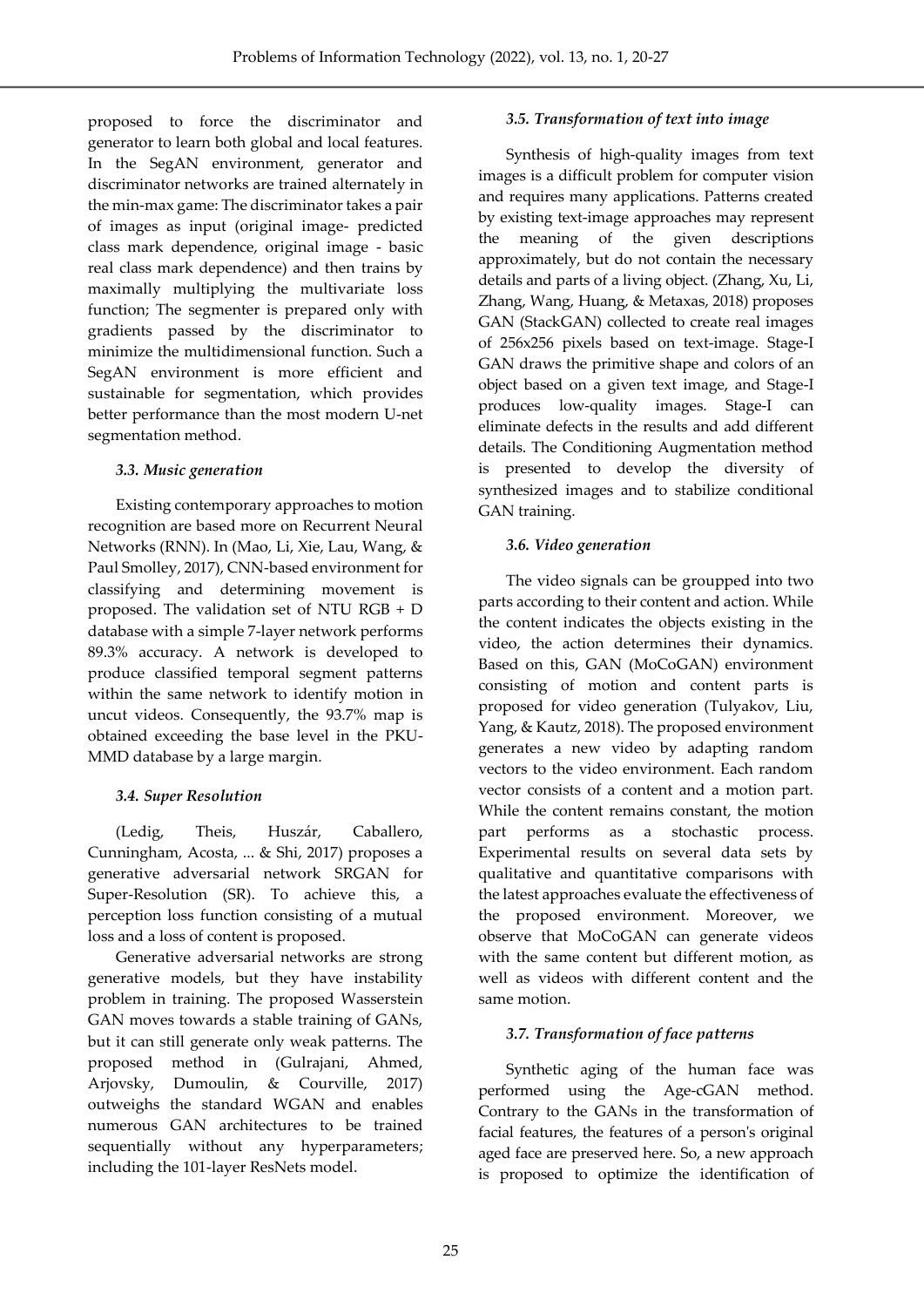hidden vectors of GAN (Identity-Preserving). Objective evaluation of old and young faces by the most modern facial recognition and age assessment methods demonstrates the high potential of the proposed method (Antipov, Baccouche, & Dugelay, 2017, September, Tran, Yin, & Liu, 2017, Fedus, Rosca, Lakshminarayanan, Dai, Mohamed, & Goodfellow, 2017).

#### **4. Conclusion**

Generative adversarial networks have emerged in recent years and are growing rapidly. GANs are a type of generative model based on game theory. GANs have been practically successful in generating real data, especially images. As a strong class of generative models, GANs cannot accurately predict the distribution of data patterns, but they train to generate new patterns that match the same distribution as real data. Correspondingly, these networks have been applied to effective fields such as classification of various images, prediction, facial recognition. In this paper, we briefly analyzed and compared various important types of generative adversarial networks. We studied GAN for classification and regression, segmentation of medical images, music generation, best viewing ability, text conversion into the image, and video generation. The importance was that GANs tend to produce higher-quality images over long periods of training.

#### **Reference**

- Alguliyev, R. M., Abdullayeva, F. J., & Ojagverdiyeva, S. S. (2020). Protecting children on the internet using deep generative adversarial networks. International Journal of Computational Systems Engineering, 6(2), 84-90. <https://ieeexplore.ieee.org/document/771073>
- Antipov, G., Baccouche, M., & Dugelay, J. L. (2017, September). Face aging with conditional generative adversarial networks. In 2017 IEEE international conference on image processing (ICIP) (pp. 2089-2093). IEEE.
- Arjovsky, M., & Bottou, L. (2017). Towards principled methods for training generative adversarial networks. [https://openreview.net/pdf?id=Hk4\\_qw5xe](https://openreview.net/pdf?id=Hk4_qw5xe) Accessed 11 December 2021.
- Arjovsky, M., Chintala, S., & Bottou, L. (2017, July). Wasserstein generative adversarial networks. In International conference on machine learning (pp. 214- 223). PMLR.
- Bang, D., & Shim, H. (2018, July). Improved training of generative adversarial networks using representative features. In International conference on machine learning (pp. 433-442). PMLR.
- Che, T., Li, Y., Jacob, A. P., Bengio, Y., & Li, W. (2016). Mode regularized generative adversarial networks. <https://arxiv.org/abs/1612.02136> Accessed 11 December 2021.
- Chen, X., Duan, Y., Houthooft, R., Schulman, J., Sutskever, I., & Abbeel, P. (2016, December). Infogan: Interpretable representation learning by information maximizing generative adversarial nets. In Proceedings of the 30th International Conference on Neural Information Processing Systems (pp. 2180-2188).
- Creswell, A., White, T., Dumoulin, V., Arulkumaran, K., Sengupta, B., & Bharath, A. A. (2018). Generative adversarial networks: an overview. IEEE Signal Process Mag 35 (1): 53–65. <https://arxiv.org/abs/1710.07035> Accessed 11 December 2021.
- Donahue, J., Krähenbühl, P., & Darrell, T. (2016). Adversarial feature learning.

<https://arxiv.org/abs/1605.09782> Accessed 11 December 2021.

- Dumoulin, V., Belghazi, I., Poole, B., Mastropietro, O., Lamb, A., Arjovsky, M., & Courville, A. (2016). Adversarially learned inference. https://arxiv.org/abs/1606.00704 <https://arxiv.org/abs/1606.00704> Accessed 11 December 2021.
- Fedus, W., Rosca, M., Lakshminarayanan, B., Dai, A. M., Mohamed, S., & Goodfellow, I. (2017). Many paths to equilibrium: GANs do not need to decrease a divergence at every step. <https://arxiv.org/abs/1710.08446> Accessed 11 December 2021.
- Goodfellow, I., Pouget-Abadie, J., Mirza, M., Xu, B., Warde-Farley, D., Ozair, S., ... & Bengio, Y. (2020). Generative adversarial networks. Communications of the ACM, 63(11), 139144.

<https://doi.org/10.1145/3422622>

- Gulrajani, I., Ahmed, F., Arjovsky, M., Dumoulin, V., & Courville, A. (2017). Improved training of wasserstein gans. <https://arxiv.org/abs/1704.00028> Accessed 11 December 2021.
- Hitawala, S. (2018). Comparative study on generative adversarial networks. <https://arxiv.org/abs/1801.04271> Accessed 11 December 2021.
- Xue, Y., Xu, T., Zhang, H., Long, L. R., & Huang, X. (2018). Segan: Adversarial network with multi-scale l 1 loss for medical image segmentation. Neuroinformatics, 16(3), 383-392.

[https://link.springer.com/article/10.1007%2Fs12021-018-](https://link.springer.com/article/10.1007%2Fs12021-018-9377-x) [9377-x](https://link.springer.com/article/10.1007%2Fs12021-018-9377-x)

- Isola, P., Zhu, J. Y., Zhou, T., & Efros, A. A. (2017). Image-toimage translation with conditional adversarial networks. In Proceedings of the IEEE conference on computer vision and pattern recognition (pp. 1125-1134).
- Karras, T., Aila, T., Laine, S., & Lehtinen, J. (2017). Progressive growing of gans for improved quality, stability, and variation.

<https://arxiv.org/abs/1710.10196>Accessed 11 December 2021.

Karras, T., Laine, S., & Aila, T. (2019). A style-based generator architecture for generative adversarial networks. In Proceedings of the IEEE/CVF Conference on Computer Vision and Pattern Recognition (pp. 4401-4410).